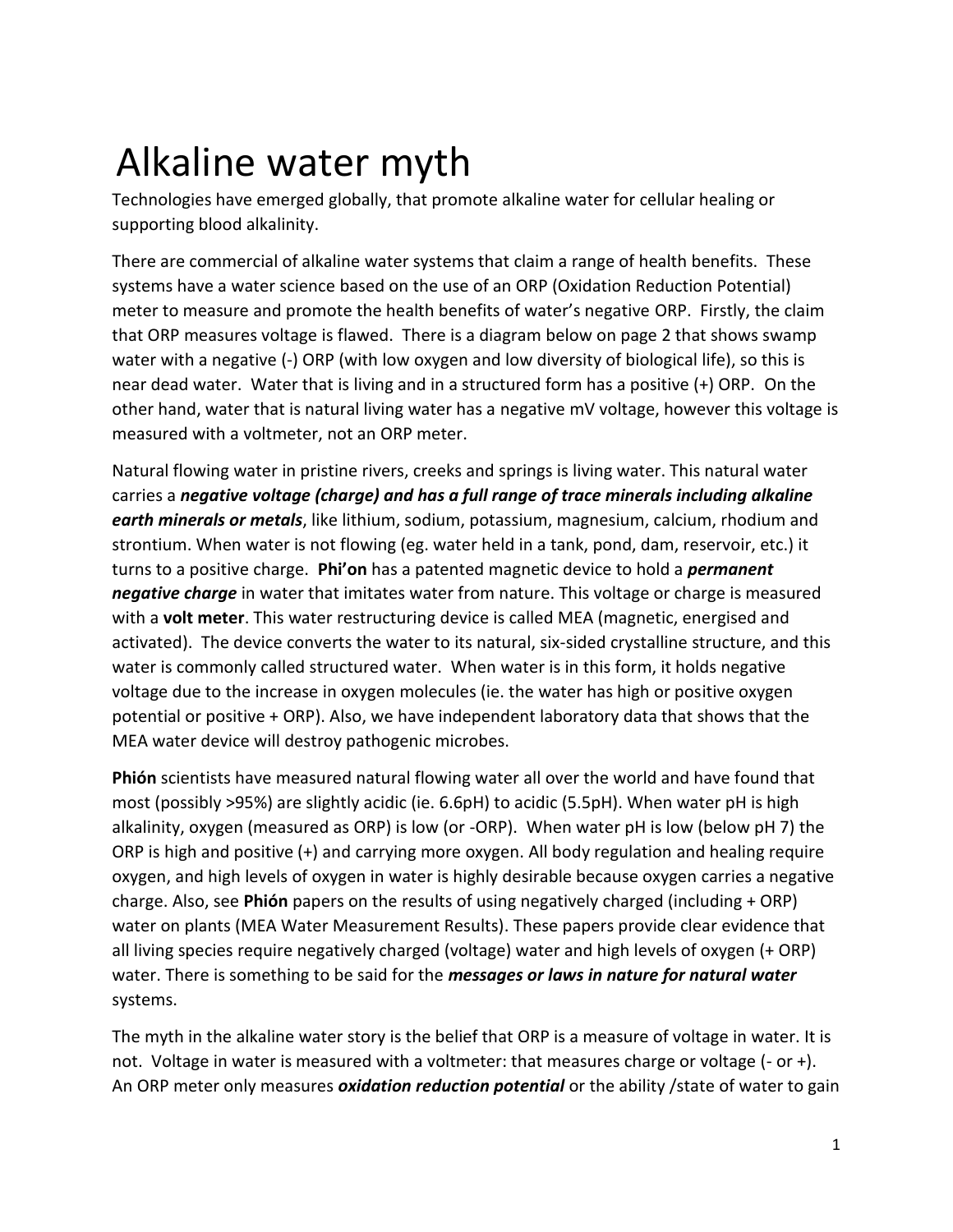or lose oxygen. Phión has invented a meter technology to measure voltage in water. In many respects, the alkaline water is dead water and not life-affirming, as claimed. Alkaline water is rarely found in nature (except from limestone or carbonate groundwater (fractured rock) systems and humans never evolved or adapted to using highly alkaline water. It most likely that the voltage in these human-made alkaline waters is positive (+).

The diagram below, shows that pristine waters in rivers and creeks have slightly acidic pH and an ORP value that is positive, and often well above +200 mV. By way of contrast, organic rich saline water has a pH of about 9 and an ORP value of -300mV. This sounds like the water promoted by *alkaline water companies*. It is concluded that the consumption of alkaline water has no relevance in terms of cellular health. In fact, alkaline (high pH above 7.5pH) water is deprived of oxygen and these waters are not life-affirming. However, pristine water that is well mineralised (particularly with alkaline minerals) and oxygenated (high positive ORP) will produce the best structured water results.



The key to water integrity is the negative charge (-) and the amount of primary alkalising minerals (eg. bicarbonate, Lithium, Sodium, Potassium, Calcium, Magnesium, Rubidium and Strontium) in the water. It is these minerals that keep your blood alkaline, not the alkaline pH of water.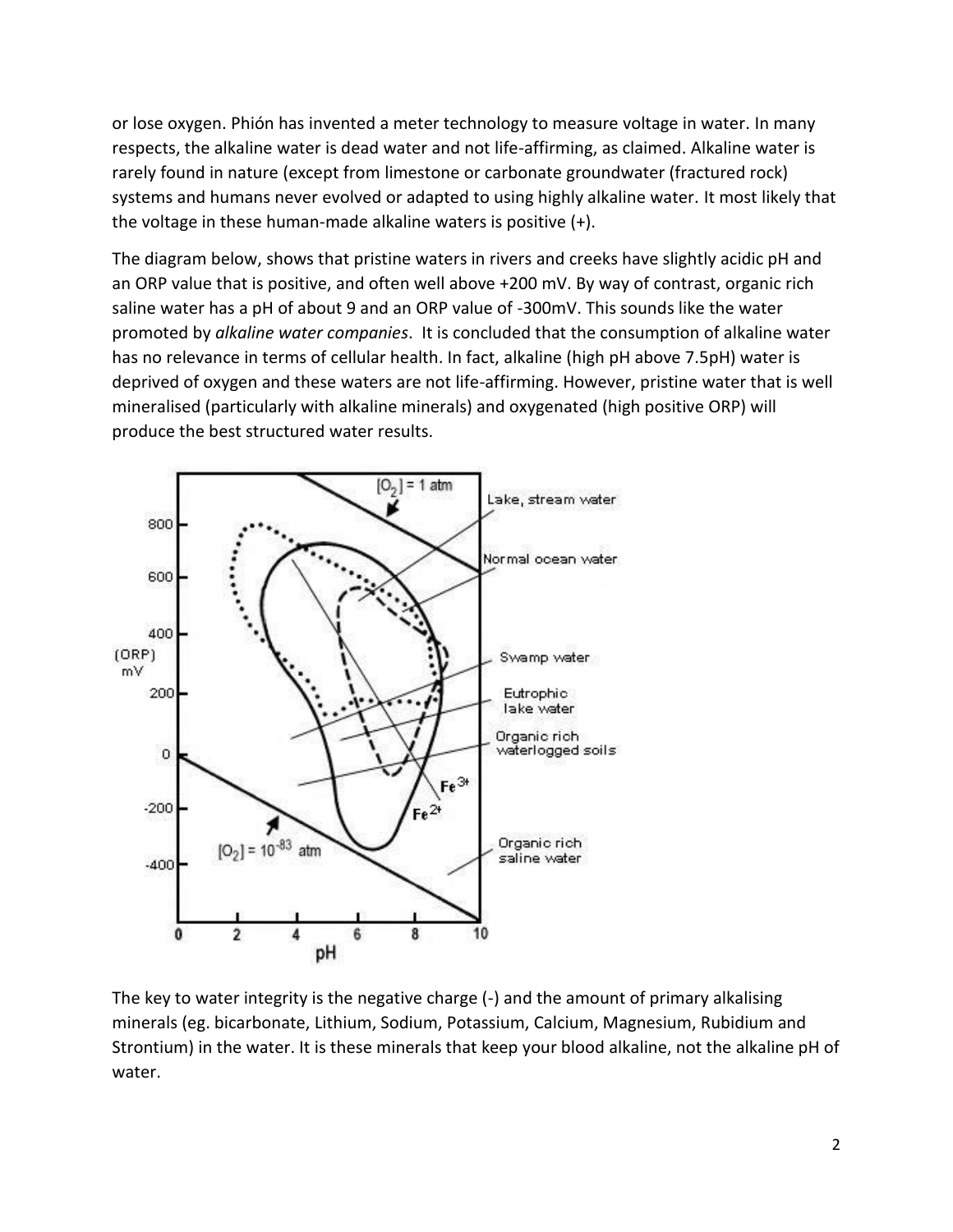Alkaline water does not provide the natural negative charge of flowing, pristine water. As soon as you drink alkaline water it becomes acidic in the stomach as the stomach is acidic (1-3pH). Studies have shown that pathogenic microbes (with gram negative membranes) are destroyed in water with a pH of 2.5 or below, and this fact is one reason your stomach is acidic. Your stomach is also acidic to breakdown food into the small particles that microbes can digest in the small intestines. If you put alkaline water into the stomach, then the stomach must put more acid (mainly hydrochloric acid) into the stomach to counter the pH imbalance.

Clearly, there is some value from the alkaline minerals and extra hydrogen in any natural alkaline water. However, all food and water you swallow become acidic within seconds of reaching the stomach and therefore the alkaline water pH is rendered useless at this point. Also, alkaline water will have less dissolved oxygen due to the higher, alkaline pH (the hydrogen ions reduce the oxygen ions in non-structured water forms). Every cell in your body requires a negative charge to create a new cell (see *Healing is Voltage, by Jerry Tennant*) It is the negative charge in water that neutralises the positively charged free radicals in your body. Also, antioxidants (eg. Vitamins A, C and E) do the same thing, along with fresh, raw vegetables and fruit. The best thing you can do for your cardiovascular system is to drink negatively charged (MEA) water developed by my research company, and eat fresh, organic, raw vegetables and fruit at least daily. Himalayan and Celtic salt are *complex salts* that have more than 70 trace minerals and are full of alkalising minerals. You need an adequate daily intake (about ½ a teaspoon at least) of complex salt (sodium and magnesium) to:

- Regulate heart rhythm
- Metabolise the water into the cells
- Balance blood pH and pressure
- Encourage digestion and elimination
- Sustain nerve and muscle function
- Regularise the quantity of bodily fluids (eg. blood contains about 10grams of sodium per litre)

A good summary of the issues with drinking alkaline water is on Wikipedia (see extract on page 4 below) and the website of Dr. Mercola [\(www.mercola.com\)](http://www.mercola.com/) He says: *In [my interview with](http://articles.mercola.com/sites/articles/archive/2010/09/11/alkaline-water-interview.aspx)  [water filtration expert, Houston Tomasz,](http://articles.mercola.com/sites/articles/archive/2010/09/11/alkaline-water-interview.aspx) I asked for his thoughts on the growing use of alkaline water. There are several potential problems with alkaline water. Firstly, most water ionizers and alkalizers are marketed by multi-level marketing (MLM) companies with questionable ethics. Some people experience an initial "high" when they start drinking alkaline water. This can easily be attributed to detoxification, and the fact that they are likely just becoming better hydrated. Detoxification is about the only benefit of alkaline water, and this benefit is limited to very SHORT-TERM USE (no more than a week or two). An additional concern is that many individuals have stomach dysfunctions like GERD or ulcers that are largely related to having too little stomach acid. Long-term use of alkaline or ionized water can interfere with your body's natural*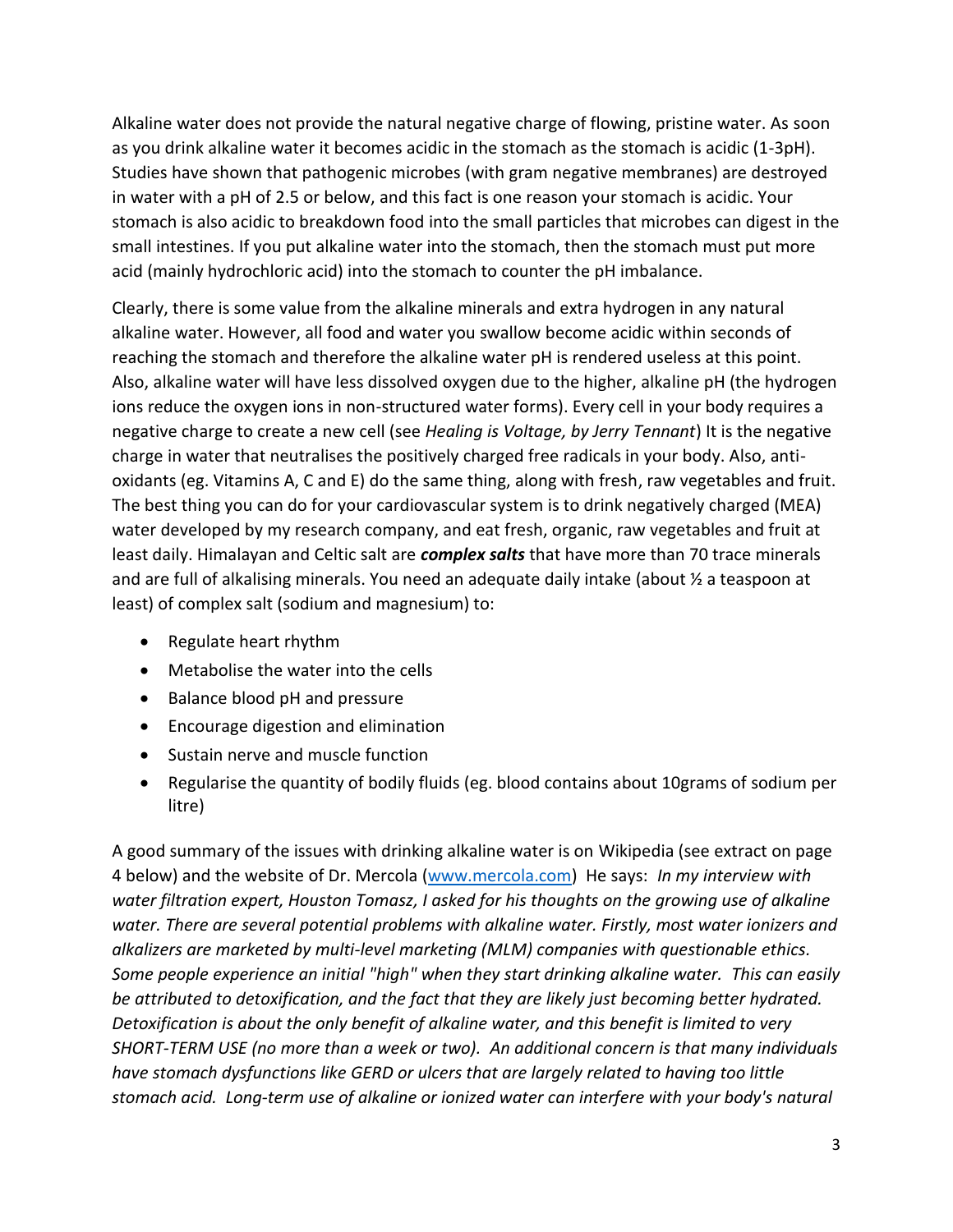*digestive process by reducing the acid needed to properly break down and absorb food. This could then lead to an upset of your body's good bacteria, which can then open the door to parasitic infection, ulcers and malabsorption.* 

If you want to boost the alkalising minerals in your water put a few drops of magnesium oil or Himalayan salt into your drinking. That is, add the alkalising minerals to your water and use the MEA bottle top device to charge the water: or install the Phión, MEA in-line water device (either the  $\frac{1}{2}$ " or  $\frac{1}{2}$ " device) to the house supply and then add the alkalising minerals. The house device will ensure all water in the house is negatively charged and at a cost of about \$1,375, with no ongoing maintenance required.

Finally, this is what **Wikipedia** has to say about ionized or alkaline water: *A water ionizer (also known as an alkaline ionizer) is a [home appliance](https://en.wikipedia.org/wiki/Home_appliance) which claims to raise the [pH](https://en.wikipedia.org/wiki/PH) of drinking water by using [electrolysis](https://en.wikipedia.org/wiki/Electrolysis) to separate the incoming water stream into acidic and alkaline components. The treated water is called alkaline water. Proponents claim that consumption of the alkaline stream results in a variety of health benefits, making it similar to the [alternative](https://en.wikipedia.org/wiki/Alternative_medicine)  [health](https://en.wikipedia.org/wiki/Alternative_medicine) practice of [alkaline diets.](https://en.wikipedia.org/wiki/Alkaline_diet) Such claims are not accepted in [chemistry,](https://en.wikipedia.org/wiki/Chemistry) [physiology,](https://en.wikipedia.org/wiki/Physiology) and [evidence-based medicine](https://en.wikipedia.org/wiki/Evidence-based_medicine). The machines originally became popular in [Japan](https://en.wikipedia.org/wiki/Japan) and other far eastern countries before becoming available in the [USA](https://en.wikipedia.org/wiki/United_States) and Europe.* 

*Despite being described as 'water ionizers' the machines are designed to work as [water](https://en.wikipedia.org/wiki/Electrolysis_of_water)  [electrolyzers.](https://en.wikipedia.org/wiki/Electrolysis_of_water) This is a[n electrochemical](https://en.wikipedia.org/wiki/Electrochemical) process in which water is split to form hydrogen and oxygen by an electric current. The overall chemical reaction is shown below:* 

*2 H2O(l) → 2 H2(g) + O2(g)* 

*During this process, the water near the [anode](https://en.wikipedia.org/wiki/Anode) is acidic while the water near the [cathode](https://en.wikipedia.org/wiki/Cathode) is alkaline.* 

*2 H2O + 2e– → H2 + 2 OH– (at the cathode) 2 H2O → 4e<sup>−</sup> + O2 + 4 H<sup>+</sup> (at the anode)* 

*Water ionizers work by simply siphoning off the water near the cathode. Water siphoned off the cathode side contains increased levels of [hydroxide](https://en.wikipedia.org/wiki/Hydroxide) (OH<sup>−</sup> ) and would be expected to have a higher [pH](https://en.wikipedia.org/wiki/PH) (ie. be more alkaline), whereas water siphoned off near the anode would have*  increased levels of H<sup>+</sup> making it acidic. The acidic water is claimed to be useful for household *disinfecting. The effectiveness of the process is debatable because electrolysis requires significant amounts of time and power; hence, the amount of hydroxide that could be generated in a fast-moving stream of water such as a running tap would be minimal at best. Additionally, the process of reversing the reaction requires much less energy, so if the area between the alkaline and acidic water is at least semi-permeable, the water will undergo another reaction that just leaves neutral water. The second reaction is shown below:* 

*H + + HO<sup>−</sup> → 2 H2O*